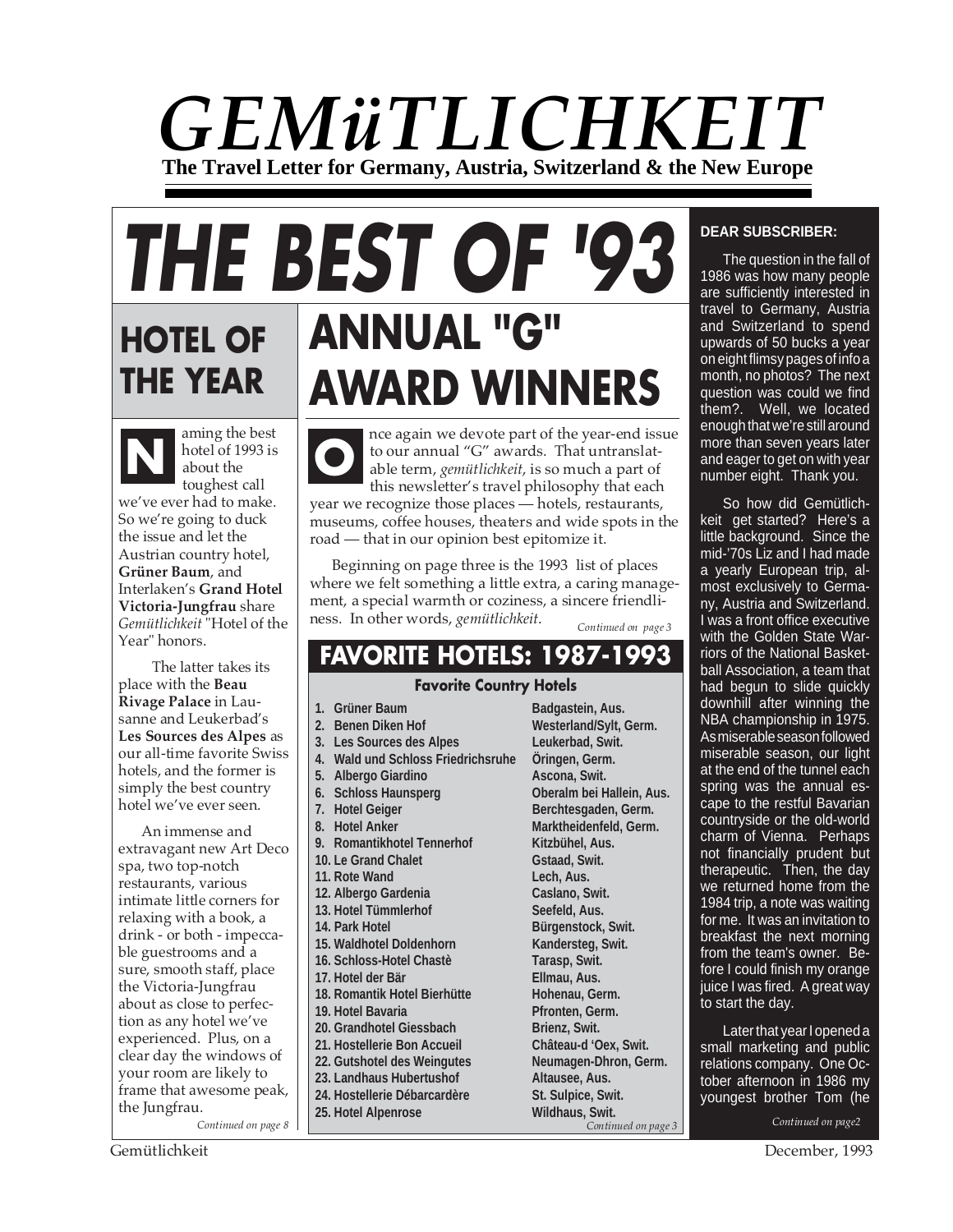#### *DEAR SUBSCRIBER Continued from page 1*

was then 29, I was 49) showed me a Money Magazine article about a successful newsletter on travel to France. He also told me about a new development in the publishing field called "desktop publishing." One didn't need typesetters or an art department, all that was necessary was a Macintosh computer and the proper software. Tom already had a Mac and we bought the software, a program called Pagemaker. A travel newsletter was something I had been thinking about for years and away we went.

Though he was and is a Francophile, Tom joined me in the venture. At the time he was a free-lance video script writer by day and an aspiring fiction writer by night. Some nights, though, he did gigs as a stand-up comedian at such San Francisco comedy clubs as Cobb's Pub and the Holy City Zoo. Tom gets around. In the early 80s, when United began to promote its service to all 50 states, the airline offered a year of free, unlimited first-class travel to anyone who would fly to all 50 states within 50 days. Tom, who then worked in the public relations department of GTE Sprint (then U.S. Sprint). convinced his bosses that the promotional benefit to the company would be worth their paying his airfare to accept the United challenge. He completed the journey in an exhausting three week itinerary that included something like 30 plane changes at Chicago's O'Hare Airport and flying everyday from dawn to midnight. The year of free travel? Well, there was at least one Hawaii vacation and various short trips to visit friends. And then one Saturday he left on the earliest flight out of San Francisco to Boston where he stayed just long enough to buy a dozen live lobsters which he brought back for a family dinner that night.

After a couple of years of Gemütlichkeit, Tom decided his writing interests and aspirations extended well beyond travel newsletters and anyway he was more interested in France. It was the right move, because today he is a successful writer and creative consultant with a client list that includes Apple Computer, Sun Microsystems, Johnson & Johnson and The Gap. You'll also see his byline in such magazines as Wired and Skiing.

About the time Tom decided he'd rather be rich and famous than a newsletter publisher, Roger Holliday and Claudia Fischer hove into view. Their speciality at first was eastern Europe but recently their savvy and European travel expertise have been employed to cover more conventional travel destinations like Rothenburg ob der Tauber, Würzburg and Stuttgart. Between trips last summer they got married.

Other major players in the Gemütlichkeit support team include:

• Liz Bestor. Wife of publisher for 32 years, voice of reason and road manager. Her trip diaries and note-taking are essential. Keeps remarkably cool when publisher loses boarding passes, passports, keys to rental cars, etc.

• Laura Bestor, Nancy Badely, Rob- *Continued on page 8*

ert Bestor III and Andrew Bestor. All have filled orders, answered phones, sent faxes, stuffed envelopes and slaved for hours over a hot database. Employee Bestor III recently married employee Badely and in early 1994 they will open **Travel Essentials** in Ashland, Oregon, a retail store fortravel books, maps and accessories. Laura Bestor now works in the marketing department of Boston's Beth-Israel hospital and Andrew Bestor is the incumbent Gemütlichkeit dogsbody.

• Lois Troop Bestor. Mother of publisher, 1930 champion speller of Cass County, Nebraska, and first queen of the Kass Kounty King Korn Karnival in 1935. As evidenced by a recent rash of typos and misspelled words, an ambitious travel schedule has curtailed her work as a Gemütlichkeitproof-reader. Bob Bestor, father of publisher and just turned 80, keeps low profile, does occasional electrical and plumbing work around Gemütlichkeit offices and confides the secret of success in his 57 year marriage to the Korn Queen is in the repeated use of two simple phrases, "Whatever you want to do" and "I'll take care of it."

• John K. Bestor. Uncle of publisher and semi-retired partner of Kansas City law firm of Stinson, Mag & Fizzell. The first of the above to travel regularly to Germany, Austria and Switzerland. Inspired the Gemütlichkeit travel philosophy of backroads exploration with an open-ended itinerary.

• Paul Merschdorf. Peerless graphic design and computer consultant.

| <b>GEMÜTLICHKEIT</b><br>Vol. 7, No. 12<br>December, 1993<br>The Travel Letter for Germany, Austria, Switzerland & the New Europe<br>Editor & Publisher:  Robert H. Bestor, Jr.<br>Associate Editors:  E. Schiller, L. Troop<br>Contributing Editors:  C. Fischer, R. Holliday<br>Design & Composition:  Paul T. Merschdorf<br>Consulting Editor: Thomas P. Bestor<br>Subscription Dept:  N. Badely, K. Steffans                                                                                                                              | <b>Rating Key - Hotel</b><br>Basic accommodations or a hotel that underachieves.<br>Suitable only for stays of one or two nights.<br>Good hotel, typical of its class. Suitable for a longer stay.<br>Н<br>A cut above other hotels in its price category.<br>Ш<br>Excellent accommodations.<br>IV<br>V<br><u>A great hotel, world-class, could be a</u><br><u>memorable experience.</u><br><b>Restaurants</b><br>Acceptable meals, but <i>only</i> if the price is right.<br>❖<br>Good food but not good value, overpriced.<br>※※<br>Serves good, plain food, typical of the region. |
|----------------------------------------------------------------------------------------------------------------------------------------------------------------------------------------------------------------------------------------------------------------------------------------------------------------------------------------------------------------------------------------------------------------------------------------------------------------------------------------------------------------------------------------------|---------------------------------------------------------------------------------------------------------------------------------------------------------------------------------------------------------------------------------------------------------------------------------------------------------------------------------------------------------------------------------------------------------------------------------------------------------------------------------------------------------------------------------------------------------------------------------------|
| Gemütlichkeit (ISSN 10431756) is published monthly by UpCountry Publishing,<br>2892 Chronicle Avenue, Hayward, CA 94542. TOLL FREE: 1-800/521-6722 or<br>510/538-0628. FAX: 510/582-8296. Subscriptions are \$67 per year for 12 issues.<br>While every effort is made to provide correct information in this publication, the<br>publishers can make no guarantees regarding accuracy. Second-class postage<br>paid in Hayward, CA.<br><b>POSTMASTER: SEND ADDRESS CHANGES TO:</b><br>Gemütlichkeit, 2892 Chronicle Ave., Hayward, CA 94542 | A cut above other restaurants in its price category.<br>☆<br>상상<br>Outstanding food and service.<br>A great restaurant in every respect<br>자자자<br><b>Special Designations</b><br>By virtue of location, decor, special charm, warmth of<br>G<br>management, or combination thereof, an especially pleasant<br>establishment.<br>Offers significant value.<br>ల<br><del>Stav awav</del>                                                                                                                                                                                                |
| Gemütlichkeit                                                                                                                                                                                                                                                                                                                                                                                                                                                                                                                                | December, 1993                                                                                                                                                                                                                                                                                                                                                                                                                                                                                                                                                                        |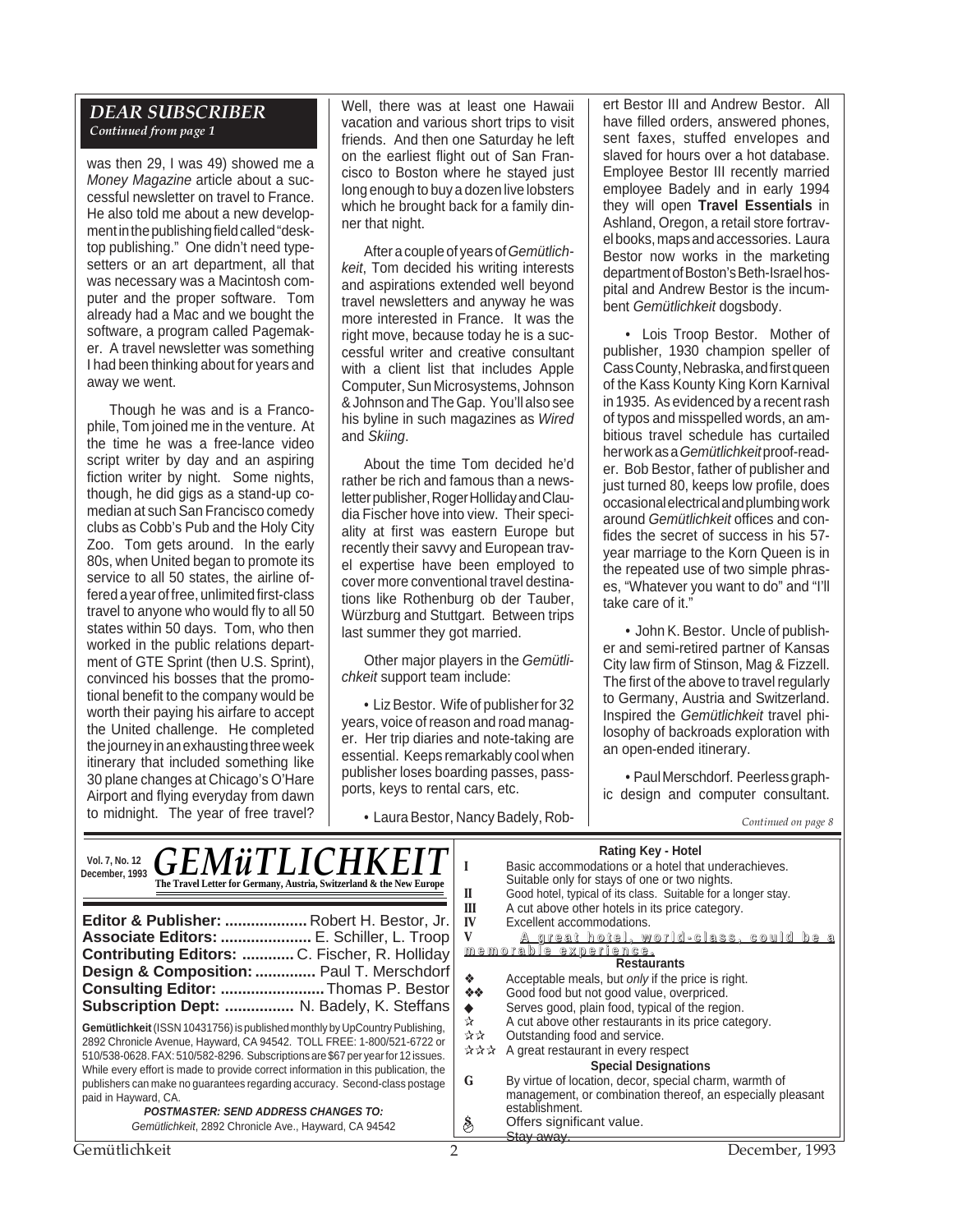#### *1993 "G" WINNERS Continued from page 1*

# **Hotel Atlas Pontresina, Switzerland**

The Pontresina stop for families with young children. Though the rambling, relaxed Atlas is a little worn at the edges, its cheerful staff obviously enjoys a hotel full of kids.

Atlas Hotel, CH-8024 Pontresina, phone 082/663 21, fax 082/679 92. Least expensive double room 140 Sfr. (\$98), including breakfast and dinner. Major Cards. **Rating: II**

# **Schlosshotel Castell Zuoz, Switzerland**

A special children's dining room, game room, child care facilities and a warm welcome from Ernst and Sylvia Wyrsch rate the resurrected Castell a 1993 "G." But there are things for grown-ups, too, such as a grand salon with a pianist at the cocktail hour and a fireplace that is always lit.

Castell Zuoz Alpen Schlosshotel, CH-7524, Zuoz, phone 082/7 01 01, fax 082/7 31 20. Least expensive double room 152 Sfr. (\$103), half board included. Major cards. **Rating: III**

# **Falken-Hotel Wengen, Switzerland**

Always alert to the presence of things ersatz, we stooped to sneak a whiff from a small bouquet on a table in the Falken's dining room. Owner Andrea Cova immediately noticed us and said, rather sharply, "They are fresh, this is not a plastic hotel." Such a philosophy merits a "G."

What the Falken lacks in luxury, it makes up for in character. The wonderfully nostalgic (but well

preserved) lobby, dining room and other public rooms don't look like they've changed much since 1885. Falken-Hotel, CH-3823 Wengen, telephone 036/56 51 21, fax 036/55 33 39. Least expensive double room, 190 Sfr. (\$131), including breakfast and dinner. Major cards. **Rating: II**

# **Albergo Gardenia Caslano, Switzerland**

A special hotel in the sunshine and tropical vegetation of the Italian-speaking Swiss canton of Ticino. This beautifully restored villa near Lugano offers 25 tastefully decorated and furnished bedrooms and two excellent restaurants. Breakfast or dinner in the lush garden can be memorable.

The hotel is also noteworthy for the distinctive contemporary art that enlivens every room.

 Albergo Gardenia, Via Valle, CH-6987 Caslano (Lago di Lugano), telephone 091/711716, fax 091/



**THE 1993 "G" AWARD WINNERS**



712642. Least expensive double room 220 Sfr. (\$146). Major cards. **Rating: IV**

## **Grüner Baum Badgastein, Austria**

See Hotel of the Year story on page one.

Grüner Baum, Kötschachtal, A-5640 Badgastein, telephone 06434 25 160, fax 06434 25 16 25. Least expensive double room 1500 AS (\$127), including breakfast and dinner. Major cards. **Rating: V**

# **Romantik Hotel Guardaval Scuol, Switzerland**

The two former farmhouses which comprise the Guardaval are typically Engadine with arched doorways, deeply recessed windows and the unique plaster designs known as sgrafitto. The interior charm is supplied by vaulted ceilings, antique furnishings, splendid views and the Regi family's enthusiastic welcome.

> Romantik Hotel Guardaval, CH-7550 Bad Scuol-Tarasp-Vulpera, phone 084/91 3 21 22, fax 99 7 67. Least expensive double room 230 Sfr. (\$156), half board included. Major cards. **Rating: III**

# **Haus Hirt Badgastein, Austria**

A perfect hideout. Homey, yet elegant. Far from auto traffic and thus absolutely quiet. Most rooms have excellent views of the Gastein Valley. An easy 10 minute walk to the center of town via the Kaiser Wilhelm Promenade.

Haus Hirt, An der Kaiser-

Gemütlichkeit 3 December, 1993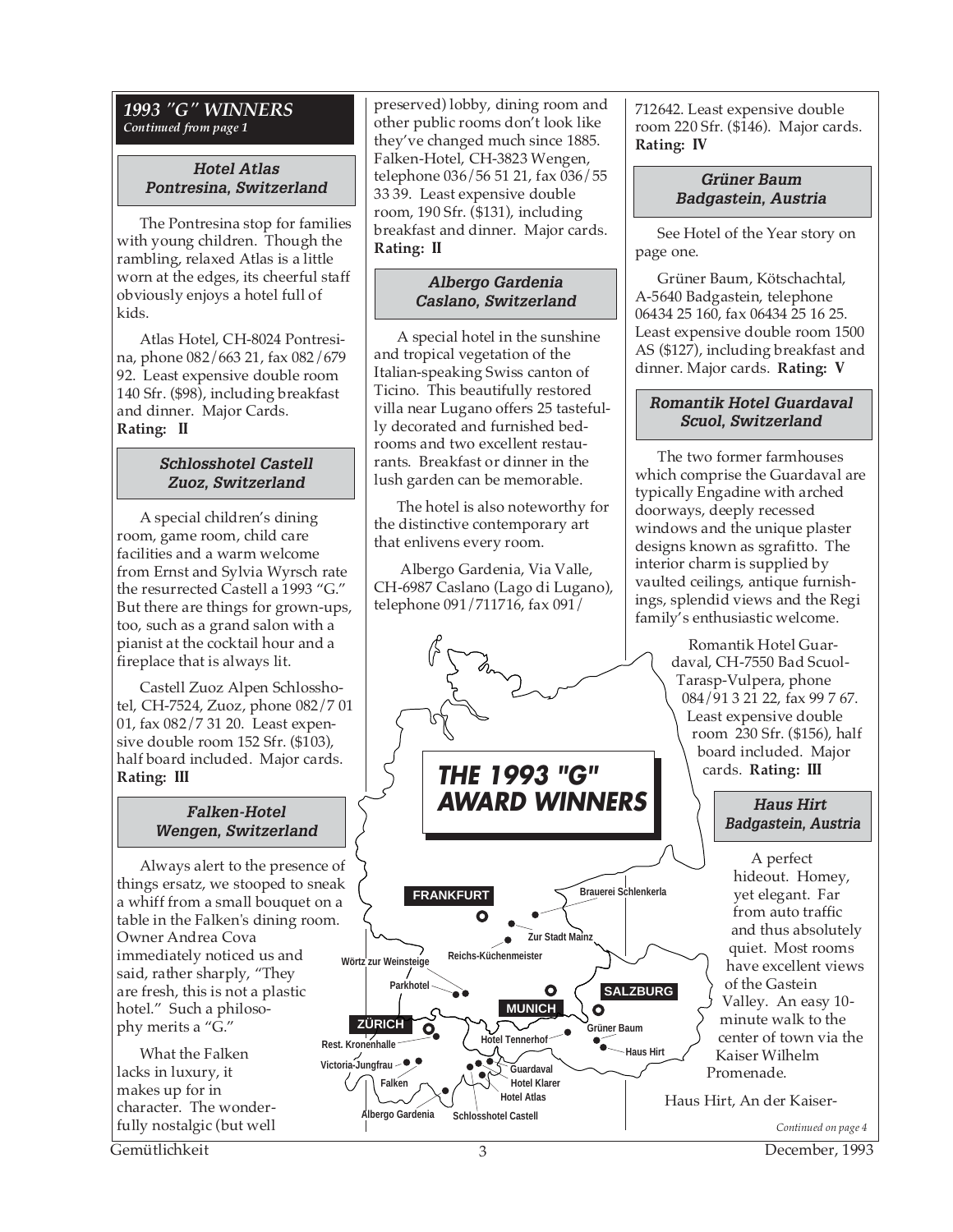# *1993 " G" WINNERS Continued from page 3*

promenade, A-5640 Badgastein, telephone 06434 27 97, fax 06434 27 97 48. Least expensive double room 1400 AS (\$119), including breakfast and dinner. **Rating: III**

# **Hotel Klarer Zuoz, Switzerland**

This simple combination hotelcafé-bakery is remarkable for its huge, arched entry, its vaulted public rooms and the friendliness of its owners, the Klarer family.

Hotel Klarer, CH-7524, Zuoz, phone 082/7 13 21, fax 082/7 12 14. Least expensive double room 140 Sfr. (\$95), half board included. Major cards. **Rating: II**

#### **Restaurant Kronenhalle Zürich, Switzerland**

The Kronenhalle earned its "G" when, in the middle of a Saturday night full-house, as we started a rather bold, unescorted tour to examine close-up some of the restaurant's famous art, a waiter took us in tow and for a few minutes guided us past priceless paintings by Picasso, Latrec, Monet, Matisse, Klee, Cézanne, Chagall and others. Through the years, this elegant restaurant has been able to count among its regulars such swells as Yves St. Laurent and Igor Stravinsky. Nevertheless, it is still down-toearth enough to make a couple of tourists from California feel at home.

Restaurant Kronenhalle, Rämistrasse 4, CH-8001 Zürich, telephone 01/251 02 56 or 01/251 66 69. Expensive. Major cards. **Rating:** ✰

#### **Parkhotel Stuttgart, Germany**

Personal, friendly and very professional is the description used by contributing editors Roger

Holliday and Claudia Fischer for this 80-room Stuttgart hotel.

Owner Hans Karr is a concerned, affable presence.

Parkhotel, Villastrasse 21, D-7000 Stuttgart 1, phone 0711/28-01-0, fax 28 43 53. Least expensive double room 260 DM (\$154). **Rating: II**

# **Hotel Reichs-Küchenmeister Rothenburg o. d. T., Germany**

A hotel since 1455, the Reichs-Küchenmeister is operated by the fifth generation of the Niedner family and their warmth and enthusiasm permeate the whole operation.

Enjoy the view of St. Jacob's Church and the chapel of St. Michael from the hotel's beautiful stone terrace.

Hotel Reichs-Küchenmeister, Kirchplatz 8, D-8803 Rothenburgob-der-Tauber, phone 09861/2046, fax 09861/86965. Least expensive double room 120 DM (\$71). Major cards. **Rating: III**

# **Brauerei Schlenkerla Bamberg, Germany**

We found a spot at one of the Schlenkerla's long tables one busy night and waited to order a couple of their distinctive "smoky" beers. For perhaps three or four minutes nothing happened. No waitress. No order. We were obviously tourists and a man sitting next to us, just as obviously a local out for an evening walk and a beer, began to crane his neck and look nervously around. Anxious about our not being served, he was trying to get the attention of the waitress. Of course, in a moment someone bustled over in a friendly, apologetic way and we soon had what we had come for. Our neighbor, who never was able to make eye contact with the waitress, relaxed and returned to conversation with his friends. He simply wanted visitors to be well treated. We were.

The fresh beer is poured the old-fashioned way directly from small, dark barrels and costs 2.8 DM (\$1.65) for a half-liter.

Brauerei Schlenkerla, Dominikanerstrasse 6, D-8600 Bamberg. **Rating:** ✰

# **Gasthof Zur Stadt Mainz Würzburg, Germany**

Simple, plain but loaded with genuine hospitality and charm. Seldom have we had a more gracious reception.

The hotel dates to 1430 but the 15 rooms were all redone three years ago. Its *stube* is loaded with atmosphere. During our visit, a Japanese cook was called out of the kitchen to help two of his fellow countrymen order their meals. As travelers themselves, the Schwarzmann family know what it's like to be strangers in a foreign land.

Gasthof Zur Stadt Mainz, Semmelstrasse 39, D-8700 Würzburg, telephone 09 31/5 31 55, fax  $09\frac{31}{5}\frac{85}{10}$ . Least expensive double room 180 DM (\$112). Major cards except Diner's. **Rating: III**

# **Romantik-Hotel Tennerhof Kitzbühel, Austria**

The Pasquali von Campostellato family, who have owned the Tennerhof since 1927, operate one of the two or three finest country hotels in Austria. Here one finds vaulted ceilings, marble floors, good pictures and rugs and a staff that exudes an air of quiet confidence and competence. Guestrooms are a perfect meld of traditional Tyrolean ambience, top-class luxury and comfort.

Romantikhotel Tennerhof, Griesenauweg 26, A-6370 Kitzbühel, phone 05356/31 81, fax 05356/31 81 70. Least expensive double room 1,580 AS (\$133). Major cards. **Rating: IV**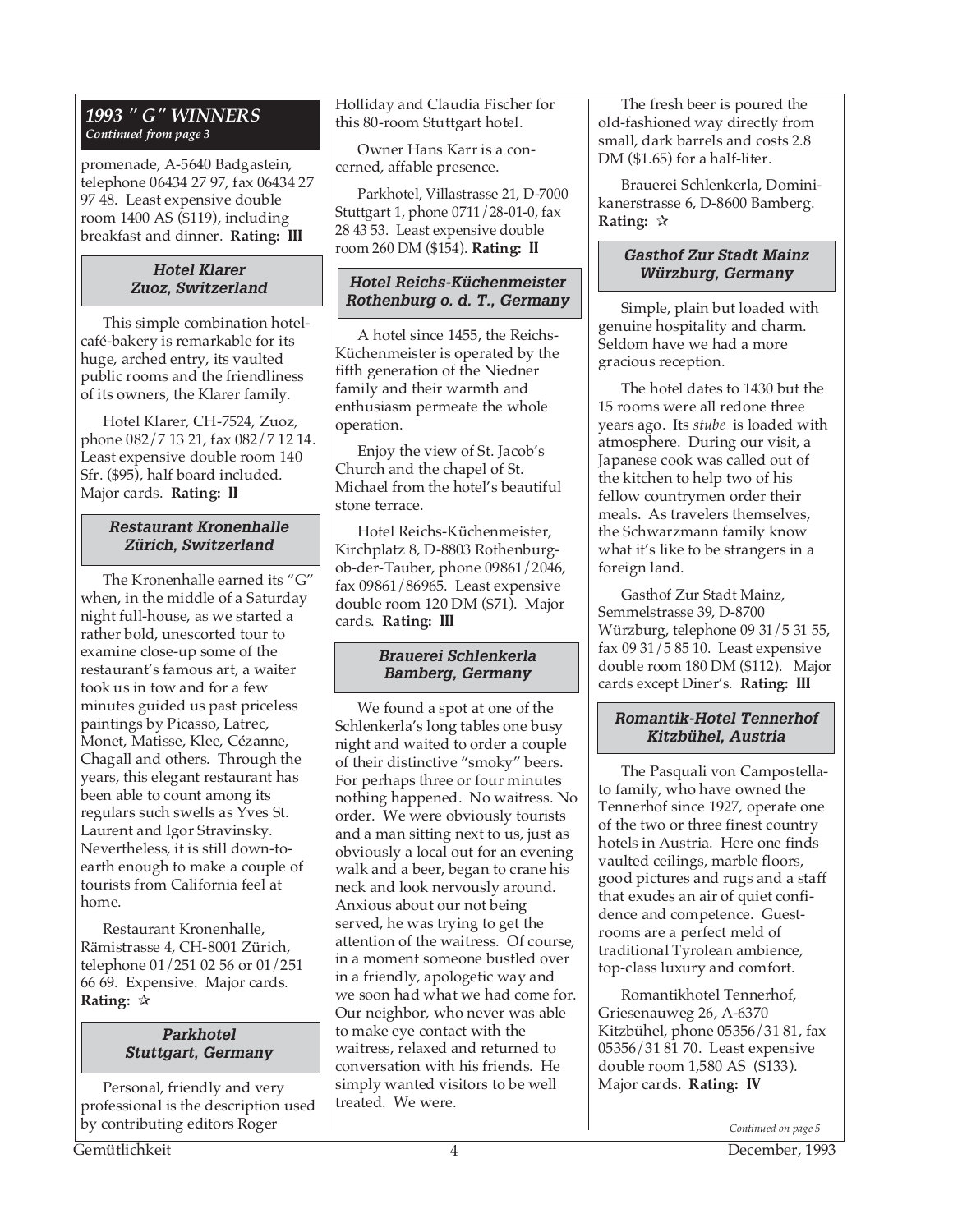# **Grand Hotel Victoria-Jungfrau Interlaken, Switzerland**

See Hotel of the Year story on page one.

Grand Hotel Victoria-Jungfrau, CH-3800, Interlaken, telephone 036/271111, fax 036/273737. Least expensive double room 310 Sfr. (\$203), not including breakfast. **Rating: V**

# **Hotel Wörtz zur Weinsteige Stuttgart, Germany**

Cozy charm, warm Swabian hospitality and a fine restaurant are the attractions of Richard and Renata Scherle's Wörtz zur Weinsteige .

Don't miss the house speciality, trout, or something from the hotel's 14,000 bottle wine cellar.

Hotel Wörtz zur Weinsteige, Hohenheimer Strasse 30, D-7000 Stuttgart 1, phone 0711/236-7001, fax 0711/236-7007. Least expensive double room 155 DM (\$92). Major cards. **Hotel Rating: III Restaurant Rating:** ✰ M

# **BEST BARGAINS OF '93**

*Yes, there are still good deals in Germany, Austria and Switzerland. Please note the headline says "bargain" rather than "value." The Grüner Baum, for example, is an excellent value but not quite a bargain. Here are some of the better deals we came across in 1993. We only the wish the list were longer.*

# **Hotels**

# **Kur-und-Sport Hotel Adam Bodenmais, Germany**

Woody, rustic charm but up-todate guestrooms with separate sitting areas. Doubles are about \$85. The Adam has its own brewery. Hotel Adam, Bahnhofstrasse 51, D-8373 Bodenmais, phone 09924/7011, fax 09924/7219. No cards. **Rating: II**

# **Hotel Atlas Pontresina, Switzerland**

This 1993 "G" winner specializes in families with small children. Doubles with breakfast and dinner for as little as \$100. Atlas Hotel, CH-8024 Pontresina, phone 082/ 663 21, fax 082/679 92. **Rating: II**

# *Continued from page one...*

# **FAVORITE CITY HOTELS**

- 
- 2. Beau Rivage Palace Lausanne, Switzerland
- 
- 
- 5. Ville Principe Leopoldo Lugano, Switzerland
- 6. Vier Jahreszeiten Hamburg, Germany
- 
- 
- 
- 
- 11. Brandenburger Hof Berlin, Germany
- 12. Hotel de la Cigone Geneva, Switzerland
- 
- 14. Savoy Baur en Ville Zürich, Switzerland
- 15. Erzherzog Johann Graz, Austria

1. Victoria-Jungfrau Interlaken, Switzerland 3. Abtei Hamburg, Germany 4. Sacher Vienna, Austria 7. Imperial Vienna, Austria 8. Dolder Grand Zürich, Switzerland 9. Hirschgasse Heidelberg, Germany 10. Opera Munich, Germany 13. Le Richmond Geneva, Switzerland

# **Hotel Alpenruhe Wengen, Switzerland**

Simple but beautifully maintained rooms from about \$63 to \$80 per person including breakfast and dinner. In a country of extraordinarily clean hotels, this one stands out. Hotel Alpenruhe, CH-3823 Wengen, telephone 036/55 27 44, fax 036/55 27 77. Credit cards. **Rating: II**

# **Villa Eva Prague, Czech Republic**

Ten minutes from the city center, with eight clean and comfortable guestrooms, each with toilet and shower, for about \$30 per night double, including breakfast. Villa Eva, Franty Kocourka 14, 150 00 Praha 5, Smichov, CSFR, phone 00422/ 534776. **Rating: II**

# **Landhaus Gletschermühle Badgastein, Austria**

Sixteen well-furnished, spotless, spacious guest rooms, most with balconies with views, cable TV and a private bathroom. Excellent location. Prices \$24 to \$35 per person. Landhaus Gletschermühle, Gletschermühlestr. 7, A-5640 Badgastein, telephone 06434 20 970, fax 06434 23 80 30. **Rating: III**

# **Hotel Haus Christophorus Kitzbühel, Austria**

In a residential area, no more than a five-minute stroll from village center or ski lifts. Features family management, quality guestrooms, pretty grounds and prices from \$21 to \$55 per person. *Continued on page 6*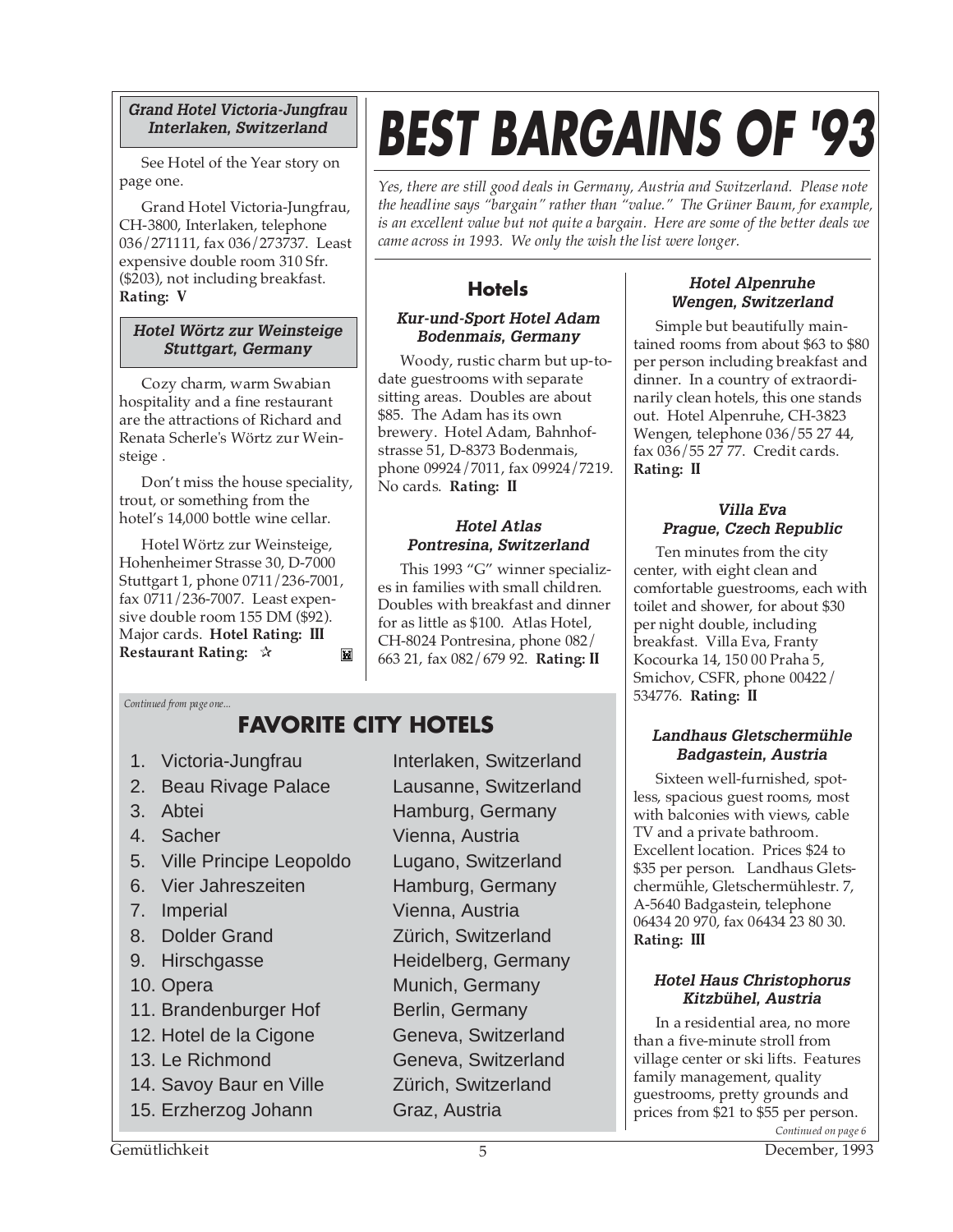# *1993 Bargains Continued from page 1*

Hotel Haus Christophorus, Marchfeldgasse 3, A-6370 Kitzbühel, phone 05356/27 83, fax 05356/27 85. No cards. **Rating: III**

# **Haus Hirt Badgastein, Austria**

1993 "G" winner. Style, solitude for about \$120 double, with breakfast and dinner. Haus Hirt, An der Kaiserpromenade, A-5640 Badgastein, phone 06434 27 97, fax 06434 27 97 48. **Rating: III**

# **Hotel Post Hardermannli Interlaken, Switzerland**

Twenty-two recently refurbished rooms in the older section of Interlaken for as little as \$80 double. Hotel Post Hardermannli, CH-3800 Interlaken, telephone 036/228919, fax 036/220028. **Rating: II**

# **Gasthof Zur Stadt Mainz Würzburg, Germany**

Rooms all redone three years ago. Best doubles for less than \$120. 1993 "G" winner. Excellent restaurant. Gasthof Zur Stadt Mainz, Semmelstrasse 39, D-8700 Würzburg, telephone 09 31-5 31 55, fax 09 31-5 85 10. **Rating: III**

# **Hotel-Gasthof Wilde Rose Bamberg, Germany**

Solid comfort and good value in the heart of the old town. Double rooms from about \$75 to \$85. Hotel-Gasthof Wilde Rose, Kesslerstr. 7, D-8600 Bamberg, phone 09 51/2 83 17, fax 09 51/ 22071. Major Cards. **Rating: II**

# **Restaurants/Taverns**

# **Restaurant Backöfele Würzburg, Germany**

A 500 year-old Würzburg institution serving hearty, ample meals for from \$6 to \$20. Try the excellent marinated lamb chops served rare on a bed of ratatouille.

Gaststätte Backöfele, Ursulinergasse 2, D-8700 Würzburg, telephone 09 31-5 90 59. No cards. Reservations essential. **Rating:** ✰

# **Bürgerspital Weinstube Würzburg, Germany**

The main attraction is an array of Franconian wines available by the glass from about \$2.50 to \$3.50. Ample, moderately-priced meals are served.

Bürgerspital Weinstube, Theaterstrasse 19, D-8700 Würzburg, telephone 09 31-1 38 61. No credit cards. **Rating:** ◆

# **Juliusspital Weinstube Würzburg, Germany**

Smaller, slightly less expensive and similar to the Bürgerspital above. Fresh tulips and a candle graced our table as we dined on bratwurst with sauerkraut for a bit more than \$5.

Juliusspital Weinstube, Juliuspromenade 19, D-8700 Würzburg, telephone 09 31-5 40 80. No cards. **Rating:** ◆

# **Kispipa Vendeglo Budapest, Hungary**

A typical meal of, for example, venison filet or paprika veal stew, including pre-dinner cocktails, appetizers, wine and dessert, costs less than \$30 for two persons. Friendly bistro atmosphere. Kispipa Vendeglo, Akacfa u. 38, Budapest, Hungary. **Rating:** ✰

# **Rheinfelder Bierhalle Zürich, Switzerland**

Slightly disreputable looking little bistro in heart of Zürich's old town serves good food and beer at low prices. Daily specials for around \$10. Rheinfelder Bierhalle, 19 Marktgasse, **Zürich. Rating:** ◆ M

# **"G" Winners at a Glance 1987-1993**

Expense Code:

- INX = Inexpensive
- $MOD =$  Moderate<br> $MEXP =$  Moderate
	- Moderate to Expensive
- EXP = Expensive

These are subjective assessments made within the context of 1993 costs for European hotels and restaurants.

# **Hotels**

**Albergo Gardenia**, Via Valle, CH-6987 Caslano, Switzerland, phone 091/711716, fax 091/712642. EXP.

**Albergo Giardino**, CH-6612 Ascona, Switzerland, phone 093/35 01 01, telex 846 223, fax 093/36 10 94. EXP.

**Atlas Hotel**, CH-8024 Pontresina, Switzerland, phone 082/663 21, fax 082/ 679 92. MOD.

**Berghotel Latscheneck**, Kaffeefeld 1, D-8102 Mittenwald, Germany, phone 088/23 14 19. MOD.

**Falken-Hotel**, CH-3823 Wengen, Switzerland, phone 036/56 51 21, fax 036/ 55 33 39. MOD.

**Gartenhotel Tümmlerhof**, A-6100 Seefeld/Tirol, Austria, phone 05212/2571- 0, telex 3522350. EXP.

**Gasthaus and Hotel Zur Weserei**, Haupstrasse 70, D-7842 Kandern, Germany, phone 07626/445, fax 07626/ 6581. INX-MOD

**Gasthof Bammes**, Bucher Haupstraße 63, D-8500 Buch 90, Germany, phone 0911/ 38 13 03. EXP.

**Gasthof Fraundorfer**, 24 Ludwigstraße, D-8100 Garmisch-Partenkirchen, Germany, phone 08821/21 76. INX.

**Gasthof Zur Stadt Mainz**, Semmelstrasse 39, D-8700 Würzburg, Germany, phone 09 31-5 31 55, fax 09 31-5 85 10. MEXP.

**Grand Hotel Victoria-Jungfrau**, CH-3800, Interlaken, Switzerland, phone 036/ 271111, fax 036/273737. EXP.

**Grüner Baum**, Kötschachtal, A-5640 Badgastein, Austria, phone 06434 25 160, fax 06434 25 16 25. EXP.

**Gutshotel des Weingutes**, Balduinstraße 1, D-5507 Neumagen-Dhron, Rheinland-Pfalz, Germany, phone 06507/ 20 35. MOD.

*Continued on page 7* **Haus Hirt**, An der Kaiserpromenade, A-5640 Badgastein, Austria, phone 06434 27 97, fax 06434 27 97 48. MOD.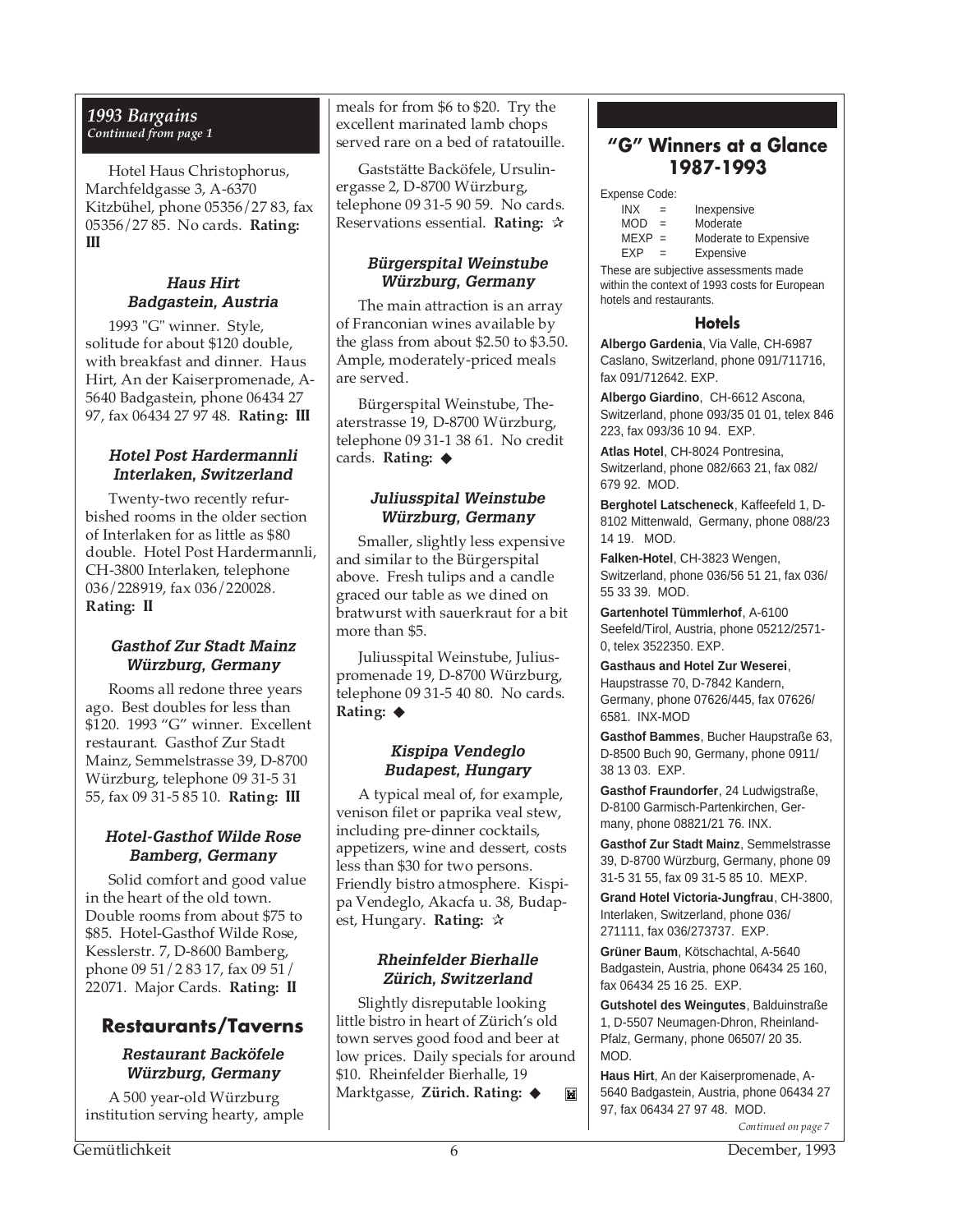**Hostellerie Bon Accueil**, CH-1837 Château-d' Oex, Switzerland, phone 029/4 63 20. MOD.

**Hostellerie du Débarcardère**, CH-1025 Saint Sulpice, Switzerland, phone 021/691 57 47, fax (021) 691 50 79. MOD.

**Hotel Abtei**, Abteistraße 14, D-2000 Hamburg 13, Germany, phone 040/442905, fax (040) 449820. EXP.

**Hotel Alpenrose**, CH 9658 Wildhaus (Obertoggenburg), Switzerland, phone 074/ 52121, fax 074/51052. MEXP

**Hotel Andrea**, Hölzweg 10, D-8373 Bodenmais, Germany, phone 09924/3 86. MOD.

**Hotel Anker**, Obertorstraße 6, Postfach 106, D-8772, Marktheidenfeld, Germany, phone 09301/4041. MOD.

**Hotel Bären**, CH-3812 Wilderswil, Switzerland, phone 036/22 35 21, fax, 036/ 22 35 44. MOD

**Hotel Bavaria**, Kienbergstraße 62, D-8962 Pfronten-Dorf, Germany, phone 08363/50 04. MOD

**Hotel Benen Diken Hof**, Süderstraße, Postfach 20, D-2280 Keitum/Sylt, Germany, phone 04651/31035. MOD-EXP

**Hotel Brandenburger Hof**, Eislebener Strasse 14, W-1000 Berlin 30, phone 030/ 21405 607, fax 030/21405 100. EXP

**Hotel Cappella**, 39030 Colfosco, Val Badia (Prov. BZ) Italy, phone 04 71/83 61 83. MOD-EXP

**Hotel de la Poste**, CH-1936 Verbier, Switzerland, phone 026/7 71 81. MOD.

**Hotel der Bär**, A-6352 Ellmau, Tirol, Austria, phone 53 58/23 95, fax 53 58/23 95-56. EXP

**Hotel Des Vignes**, CH-1958 Uvrier-Sion, Switzerland, phone 027/311671, fax 027/ 313727. MEXP

**Hotel Domus**, Uhlandstrasse 49, D-1000 Berlin 15, phone 030/88 20 41, fax 030/882 0410. MOD

**Hotel Erzherzog Johann**, Sackstraße 3-5, A-8011 Graz, Austria, phone (0316) 81 16 16, fax (0316) 81 15 15. MOD.

**Hotel Exquisit**, Pettenkoferstraße 3, D-8000 Munich 2, Germany, phone 89/551 99 00, fax 89/551 99 499. MOD-EXP.

**Hotel Florhof**, Florhofgasse 4, CH-8001 Zürich, Switzerland, phone 0147/44 70. MOD.

**Hotel Geiger**, Stangas, D-W-8240 Berchtesgaden, Germany, phone 08652/ 5055, fax 08652/5058. EXP

**Hotel Goldfassan**, Stauffeneggstr. 2, A-5020 Salzburg, Austria, phone 0662/ 431436. MOD

**Hotel Hecht**, CH-9050 Appenzell, Switzerland, phone 071/87 10 25-26. INX-MOD. **Hotel Hirschen**, CH 3350 Langnau im Emmental, Switzerland, phone 035/2 15 17. INX-MOD.

**Hotel-Pension Heim**, Aufmberg 8, D-8959 Seeg, Germany, phone 08364/258. INX

**Hotel Klarer**, CH-7524, Zuoz, Switzerland, phone 082/7 13 21, fax 082/7 12 14. MOD.

**Hotel Kronprinz**, Kronprinzendamm 1, D-1000 Berlin 31, phone 030/89 60 30, fax 030/893 1215. MOD

**Hotel Opera**, St.-Anna-Strasse 10, D-8000 Munich 22, phone 089/225533, fax 089/ 225538. EXP

**Hotel Petrisberg**, Sickingenstraße 11, D-5500 Trier, Germany, phone 0651/4 11 81. INX-MOD.

**Hotel Reichs-Küchenmeister**, Kirchplatz 8, D-8803 Rothenburg o.d.T., Germany, phone 09861/2046, fax 09861/86965. INX-MOD.

**Hotel Rheinfels**, CH-8260 Stein am Rhein, Switzerland, phone 054/41 21 44. INX-MOD.

**Hotel Römischer Kaiser**, Annagasse 16, 3, A-1010 Vienna, phone 0222/ 51 227 51-0. MOD-EXP.

**Hotel Sacher**, Philharmonikerstraße 4, A-1015 Vienna, phone 0222/ 51 456. EXP.

**Hotel Trumer Stube**, Bergstrasse 6, A-5020 Salzburg, Austria, phone 0662/74776, fax 0662/74326. MOD

**Hotel-Pension Wolf**, Kaigasse 7, A-5020 Salzburg, Austria, phone 84/24 230. MOD.

**Hotel Wörtz zur Weinsteige**, Hohenheimer Str. 30, D-7000 Stuttgart 1, Germany, phone 0711/236-7001, fax 0711/236-7007. MEXP.

**L'Auberge De Chernex**, CH-1822 Chernex, Switzerland, phone 021/ 964 41 91. MOD.

**Landgasthof Ruedihus**, CH-3718 Kandersteg, Switzerland, phone 033/ 751580, fax 033/751828. INX

**Landhaus Hubertushof**, Puchen 86, A-8992, Altaussee/Steiermark, Austria, phone 06152/71280. MOD

**Landhaus Sommer am See**, Weidachstrasse 74, D-8958 Füssen, Germany, phone 08362/2481, fax 08362/ 2074. INX-MOD

**Parkhotel**, Villastrasse 21, D-7000 Stuttgart 1, Germany, phone 0711/28-01-0, fax 28 43 53. EXP.

**Romantik Hotel Bierhütte**, D-8351 Hohenau, Germany, phone 08558/3 15. MOD.

**Romantik Hotel Guardaval**, CH-7550 Bad Scuol, Switzerland, phone 084/91 3 21 22, fax 99 7 67. MEXP.

**Romantik Hotel Lindner**, Marienplatz 5, D-8202 Bad Aibling, Germany, phone 08061/4050, fax 08061/30535. MOD

**Romantik Hotel Löwen**, Engisteinstrasse 3, CH-3076 Worb bei Bern, Switzerland, phone 031/83 23 03. fax 031/839 58 77. MOD

**Romantikhotel Tennerhof**, Griesenauweg 26, A-6370 Kitzbühel, Austria, phone 05356/31 81, fax 05356/31 81 70. EXP.

**Savoy Hotel Baur en Ville**, Am Paradeplatz, CH-8022 Zürich, phone 01/ 211 53 60, telex 812845, fax 01/221 14 67. EXP.

**Schloß Haunsperg**, A-5411 Oberalm bei Hallein, Austria, phone 62 45/26 62, fax 62 45/56 80. MOD.

**Schlosshotel Castell**, CH-7524 Zuoz, Switzerland, phone 082/7 01 01, fax 082/7 31 20. MOD.

**Waldhotel Doldenhorn**, CH-3718 Kandersteg, Switzerland, phone 033/ 751818, fax 033/751828. MEXP

# **Restaurants/Taverns**

**Alt Hamburger Bierstube**, Gerhofstrasse near the Gänsermarkt, Hamburg, Germany, INX.

**Bratwursthäusle**, Rathausplatz 1, D-8500 Nürnberg, Germany, phone 0911/22 76 95. INX.

**Brauerei Schlenkerla**, Dominikanerstrasse 6, D-8600 Bamberg, Germany. INX.

**Café Hengstler,** Karlstraße 45, D-0771 Donaueschingen, Germany, phone 07/71 22 32.

**Gasthhof Hirsch**, Kirchplatz 3, D-8959 Seeg, Germany, phone 08364/353. INX

**Heurigen Restaurant**, 47 Rennweg, A-1030, Vienna. INX.

**Hotel Bahnhof Restaurant**, CH-3792 Saanen, Switzerland, phone 030/4 14 22. INX.

**Käpt'n Hahn**, Trift 10, D-2280 Westerland/ Sylt, Germany, phone 04651/54 61. MOD-EXP.

**Le Gitan**, CH-3920 Zermatt, Switzerland, phone 028/67 10 98. MOD-EXP.

**Smutny**, Elisabethstraße 8, A-1015 Vienna, Austria. INX.

**Ratskeller Restaurant**, Markt 1, D-3509 Spangenberg, Germany, phone (05663) 3 41. INX to MOD.

**Restaurant Kronenhalle**, Rämistrasse 4, 8001 Zürich, telephone 01/251 02 56 or 01/ 251 66 69. EXP.

*Continued on page 8*